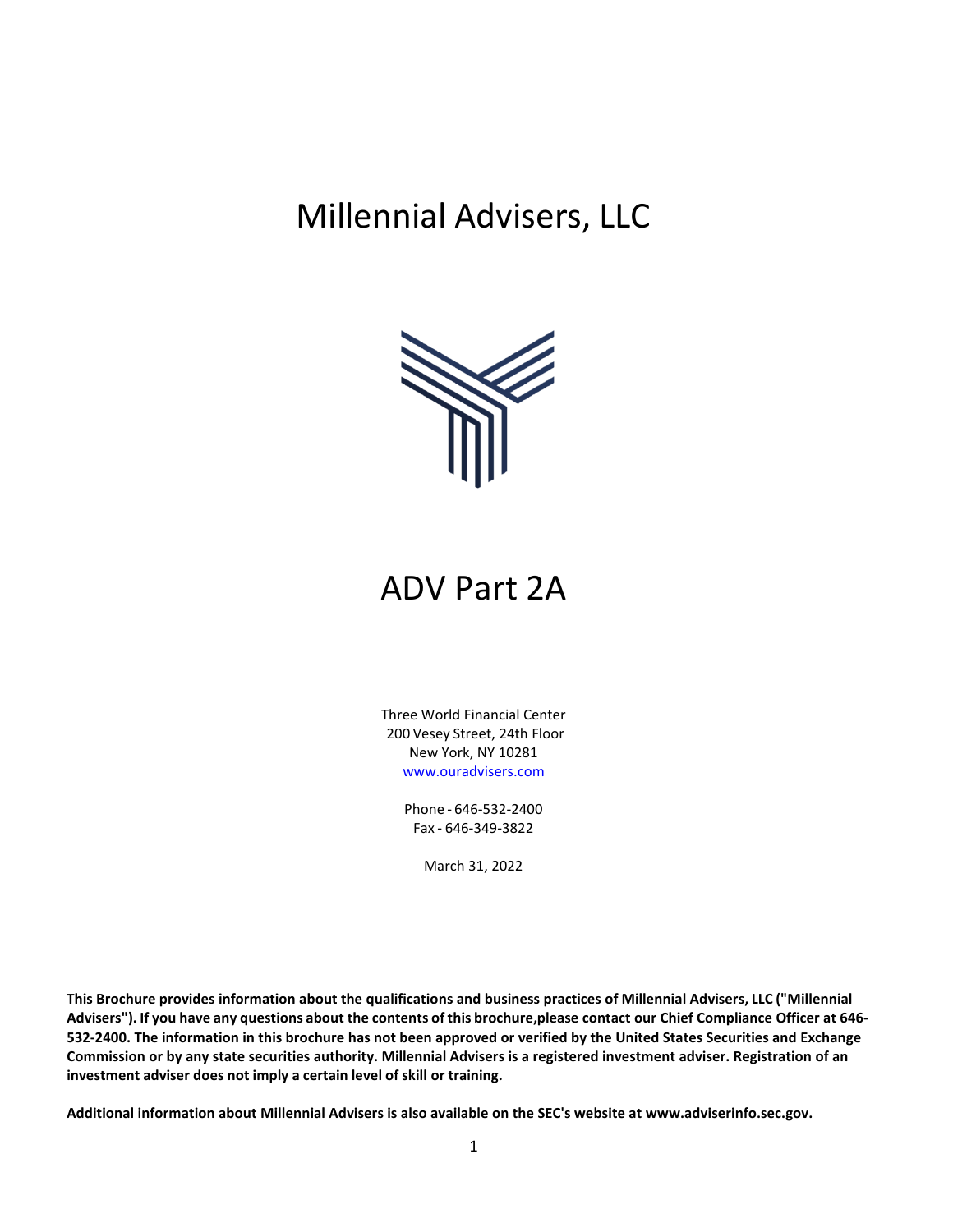Prior to this version of our brochure, the document was updated on March 8<sup>th</sup> from the prior version dated January 12, 2022. That update was amended to use language consistent with other disclosure documents and as follows:

**Item 5. Fees and Compensation** to provide additional disclosure regarding Advisory, Transaction and Account Fees **Item 10. Other Financial Industry Activities and Affiliations** to provide additional disclosure regarding affiliates.

This updated Brochure dated March 31, 2022, amends the following section:

**Item 11. Code of Ethics, Participation or Interest in Client Transactions & Personal Trading** to address conflicts of interest that may arise when an access person buys or sells on the same day as a client account in the same security. Millennial has updated procedures in its Code of Ethics to address this potential conflict.

Millennial Advisers will provide all clients with a new Brochure as necessary based on changes or new information, at any time, without charge.

The Brochure may currently be requested, free of charge, by contacting Millennial Advisers at 646-532-2400 or [info@myampny.com.](mailto:info@myampny.com)

Any further information about Millennial Advisers is also available via the SEC's web site [www.adviserinfo.sec.gov.](http://www.adviserinfo.sec.gov/)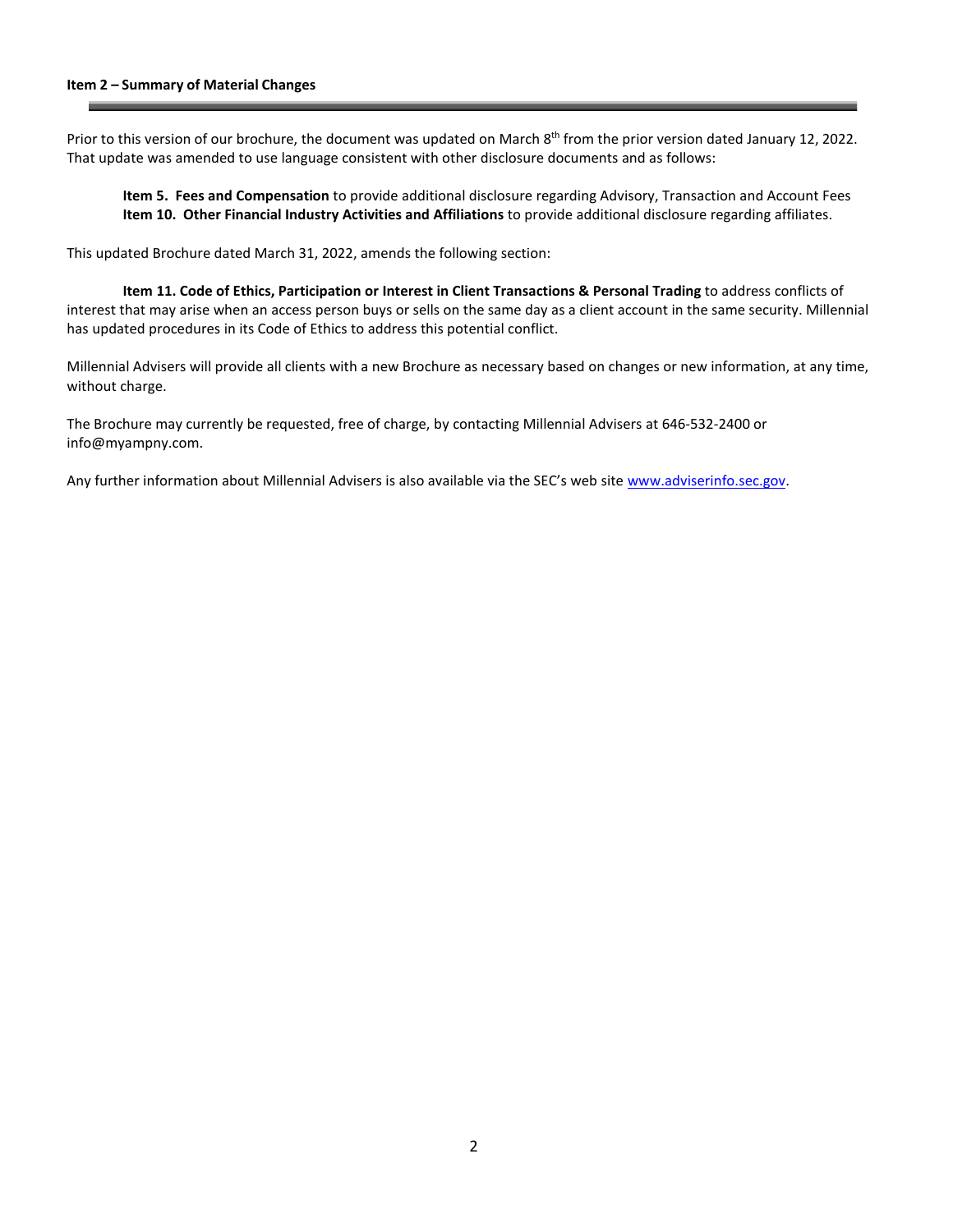# **Item 3 – Table of Contents**

**Contract Contract Contract** 

| Item 1-  | Cover Page                                                                          | $\mathbf{1}$   |
|----------|-------------------------------------------------------------------------------------|----------------|
| Item 2-  | <b>Material Changes</b>                                                             | $\overline{2}$ |
| Item 3-  | <b>Table of Contents</b>                                                            | 3              |
| Item 4-  | <b>Advisory Business</b>                                                            | 4              |
| Item 5-  | Fees and Compensation                                                               | 4              |
| Item 6-  | Performance-Based Fees and Side-By-Side Management                                  | 5              |
| Item 7-  | <b>Types of Clients</b>                                                             | 5              |
| Item 8-  | Methods of Analysis, Investment Strategies and Risk of Loss                         | 5              |
| Item 9-  | Disciplinary Information                                                            | 9              |
| Item 10- | Other Financial Industry Activities and Affiliations                                | 9              |
| Item 11- | Code of Ethics, Participation or Interest in Client Transactions & Personal Trading | 10             |
| Item 12- | <b>Brokerage Practices</b>                                                          | 10             |
| Item 13- | <b>Review of Accounts</b>                                                           | 10             |
| Item 14- | Client Referrals and Other Compensation                                             | 11             |
| Item 15- | Custody                                                                             | 11             |
| Item 16- | <b>Investment Discretion</b>                                                        | 11             |
| Item 17- | <b>Voting Client Securities</b>                                                     | 11             |
| Item 18- | <b>Financial Information</b>                                                        | 11             |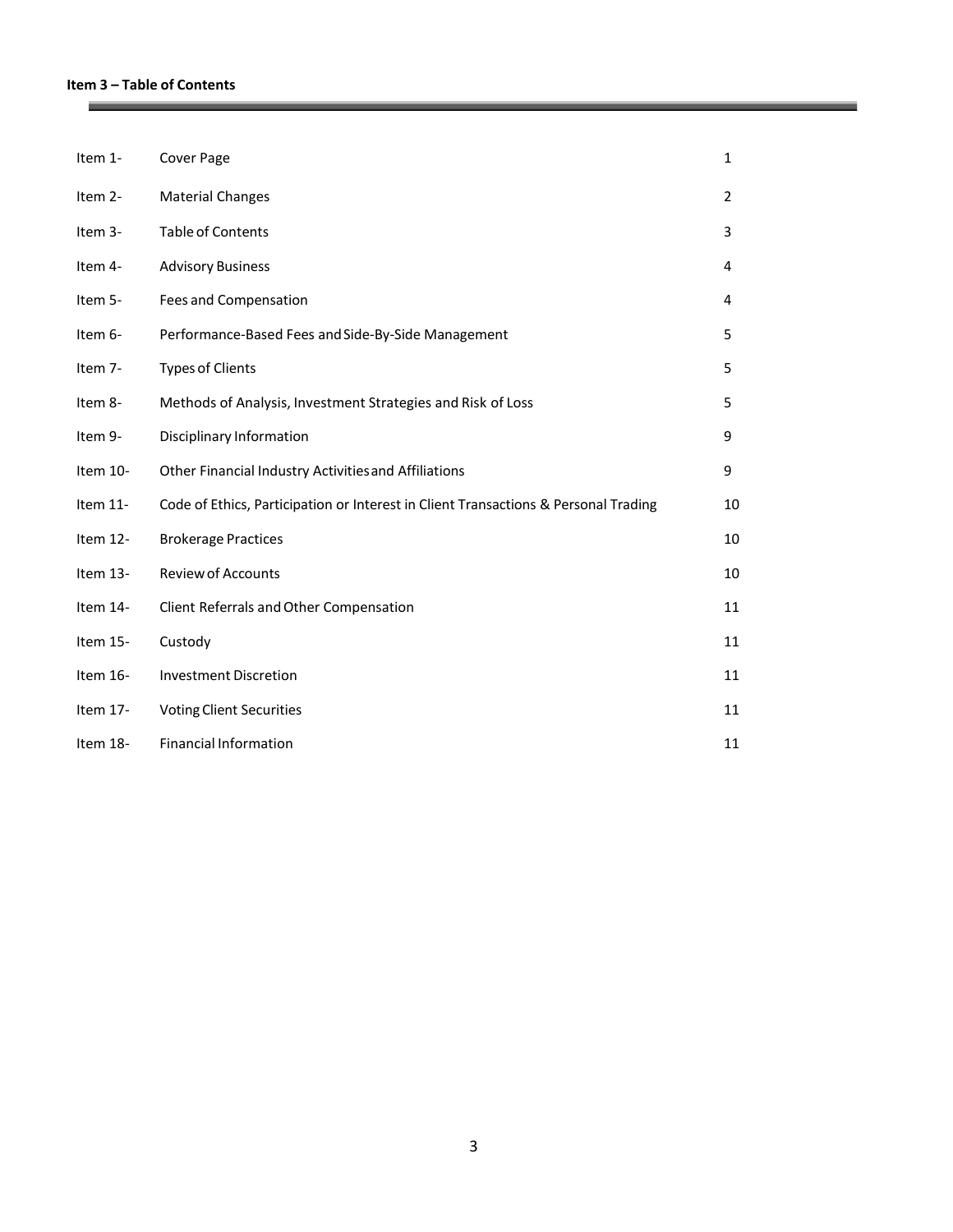#### **Item 4 – Advisory Business**

Millennial Advisers is an SEC Registered Investment Adviser formed in 2013 as a New York registered limited liability company (LLC). The firm is wholly owned by JPED Holdings LLC which is majority owned by Edward Daigneau (Partner), John Parmigiani (Managing Partner) and Kay Johnson (Partner). Millennial Advisers provides investment advisory services to individuals and entities.

Allied Millennial Partners, LLC ("Allied") is an affiliated broker dealer; also wholly owned by JPED Holdings LLC. While Millennial Advisers may recommend clients use Allied as their broker/dealer, this is not a requirement.

Millennial Advisers acts as a fiduciary. That means Millennial Advisers places the financial concerns of its clients ahead of its own and aims to act within the best interests of the client.

Millennial Advisers offers its clients investment strategies based upon the client's financial goals, circumstances, and risk tolerance. Accounts generally do not have minimum account size requirements. It is important to understand the needs and goals of each client to design an appropriate investment strategy. Therefore, Investment Advisor Representatives ("IARs") of Millennial Advisers will review the client's personal and financial profile to understand their level of sophistication, risk tolerance, investment objectives and liquidity needs.

The following paragraphs describe our services and fees. Please refer to the description of each investment advisory service listed below for information on our advisory services. As used in this Brochure, the words "we," "our" and "us" refer to Millennial Advisers and the words "you," "your" and "client" refer to you as either a client or prospective client of our firm. Also, you may see the term Investment Advisory Representative ("IAR") throughout this Brochure.

Millennial advisory services are made available to clients through individuals associated with Millennial as IARs. For more information about the IAR who provides advisory services to the client, client should refer to the Brochure Supplement for the IAR. The Brochure Supplement is a separate document that is provided by the IAR along with this Brochure before or at the time a client engages the IAR. If a client did not receive a Brochure Supplement for the IAR, the client should contact the IAR or Millennial's Compliance Department.

As of December 31, 2021, we had approximately \$40,524,453 of client assets under our management on a discretionary basis.

Millennial Advisers provides Investment Advisory services in the following areas:

Millennial Advisers offers investment advisory services in accounts held at one of our custodians. As part of these services, we offer you advice, discuss your investment and overall financial goals, and regularly monitor your account to help you achieve those goals.

The client may place restrictions on investing in certain securities or certain types of securities.

The Firm does not provide wrap fees or receive fees for wrap fees and will not act as a portfolio manager of any wrap fee account.

If a conflict exists between the interests of Millennial Advisers and/or its IARs and the interests of the client, the client is under no obligation to act upon the recommendation of Millennial Advisers. If the client chooses to act upon any such recommendation the client is under no obligation to affect the transaction through Millennial Advisers.

## **Item 5 – Fees and Compensation**

The annual fee for advisory services is negotiated between the client and the Investment Advisor Representative and will generally range from 0.50% to 2.75%. This fee is calculated based on your "account value," which means the value of your entire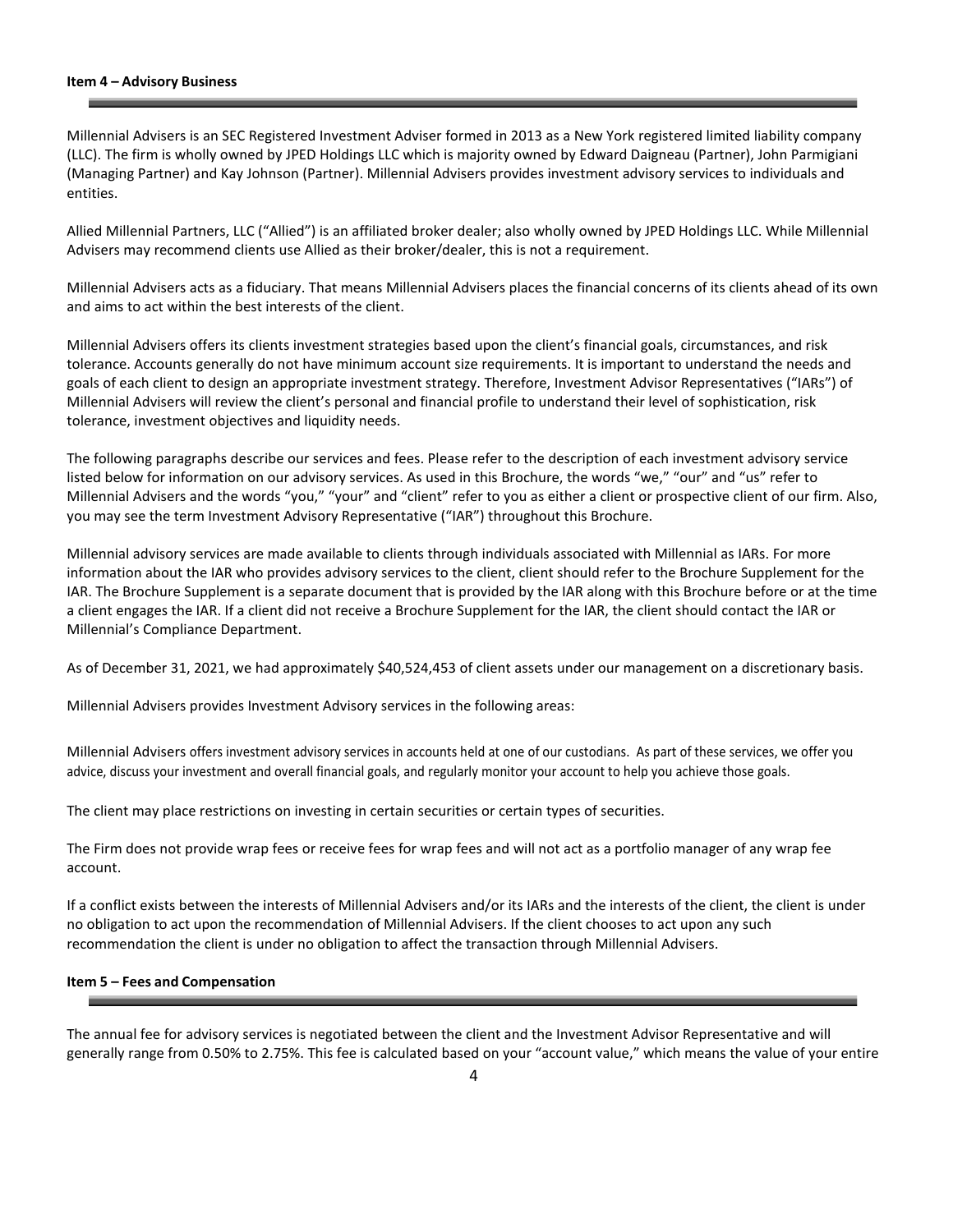portfolio inclusive of the market value of positions held on margin, if any. The annual fee will be prorated and deducted monthly in arrears on or shortly after the last business day of the month, either based on the account value on the last business day of the preceding calendar month or based on the average daily balance during the preceding month depending on your account custodian. The advisory fee may be increased by Millennial upon advance written notice to you.

Millennial Advisers receives a portion of the advisory fee charged to the client pursuant to anagreement between Millennial and the IAR.

The annual fee does not include any transaction fees, brokerage commissions or fees associated with any transaction.

In a Fee Based Advisory account held at StoneX or Interactive Brokers, where Allied is the broker dealer, you will pay Allied up to a \$14.95 transaction fee/ticket charge each time you buy or sell a security. Allied does not receive this fee when you buy or sell a security at Schwab.

Trade execution and trade clearance fees are typically charged on each transaction by the clearing firm that holds your account, as determined by the clearing firm. StoneX and Interactive may share some of these charges with Allied. The cost of these fees will vary based on the type of transaction, the product type, and the size of the trade. Option trades incur a per contract fee. The clearing firms provide their fee schedule to you when you open an account and periodically thereafter.

You may pay fees to a mutual fund or other product issuer, a portion of which is typically paid to Allied or the clearing firm in connection with your transaction. Additional information about Millennial's advisory services and fees is available in the investment advisory agreement.

The clearing firm that maintains the advisory account charges certain fees according to a fee schedule provided by the clearing firm when an account is opened, when amended and periodically thereafter. This may include but not be limited to periodic account maintenance or Individual Retirement Account ("IRA") custodial fees, as well as processing, service, and account fees upon certain events or occurrences. A client will incur interest charges if they borrow on margin or through a securities-based loan. Certain investments, such as mutual funds, have embedded fees that are generally paid by the client to the companies that sponsor, manage, or promote the investment. These fees may be paid to Allied and/or the clearing firm holding your account.

Millennial Advisers does not charge an asset management fee on annuities.

The fees charged to family members of associated persons of the Firm, or its affiliates may be lower than fees charged to other clients, or no fees may be charged at all.

Non owner registered representatives ofAllied will notreceive a commission for executing transactions for clients of Millennial Advisers in accounts held with Millennial Advisers LLC.

### **Item 6 – Performance Based Fees and Side by Side Management**

Millennial Advisers does not charge a performance-based fee.

## **Item 7 – Types of Clients**

Millennial Advisers provides advisory services to individuals and entities such as trusts, estates, corporations, and other business entities. There is no minimum account size.

### **Item 8 – Methods of Analysis, Investment Strategies and Risk of Loss**

*Methods of Analysis*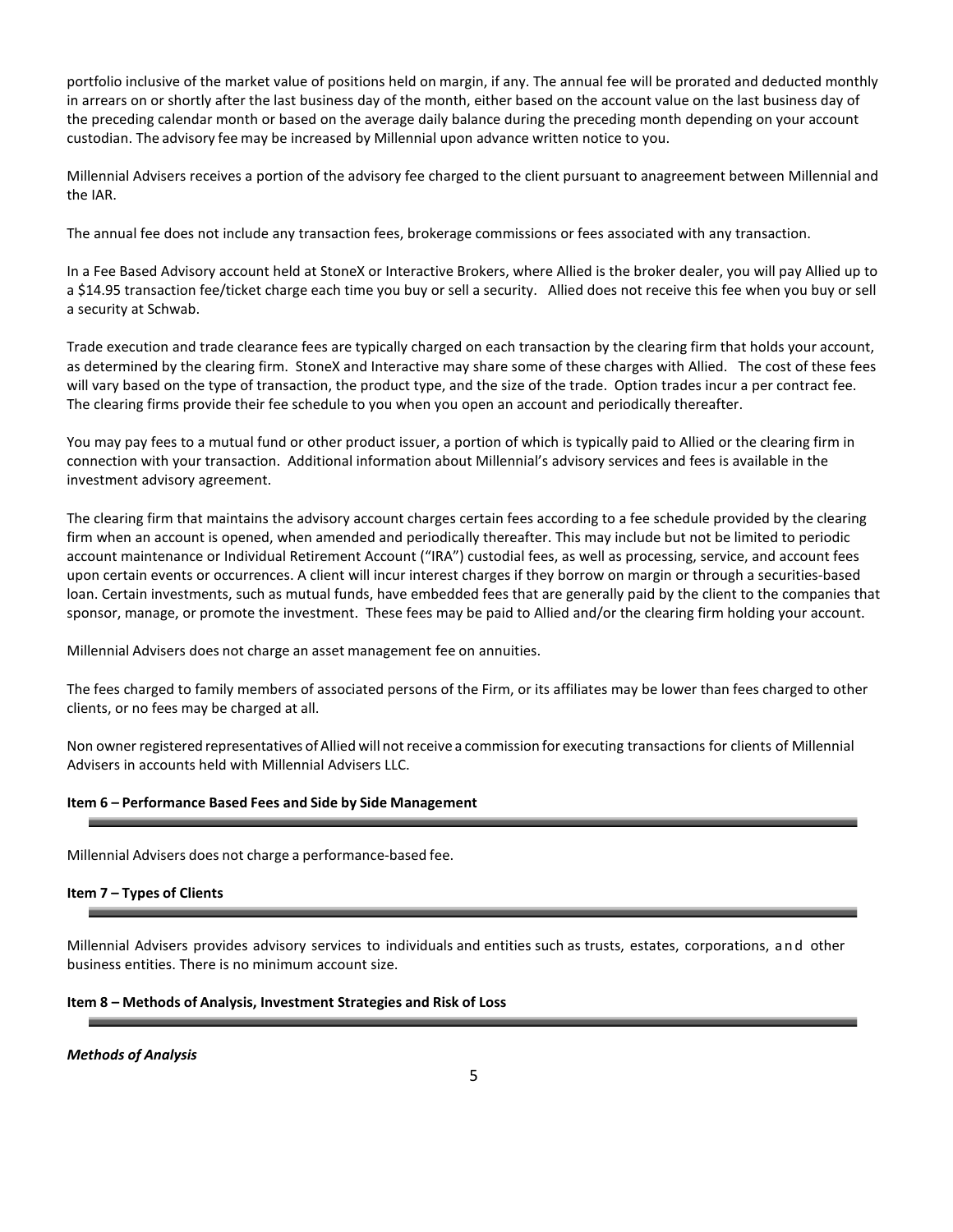No methodology, investment style, or investment strategy is guaranteed to be successful or profitable nor can it guarantee a client against loss. The investment strategies and advice provided may vary depending upon each client's specific situation. As such, IARs determine investments and allocations based upon clients' predefined objectives, risk tolerance, time horizon, financial horizon, financial information, liquidity needs, and other various suitability factors. Clients' restrictions and guidelines, if any, can affect the composition of client portfolios.

IARs may use a variety of investment analysis techniques to analyze the securities they purchase or sell on behalf of their clients. These may include but not be limited to:

*Fundamental analysis*, which generally involves looking at economic and financial factors and incorporates an assessment of an issuers value based on factors such as sales, assets, markets, management, products and services, earnings, and financial structure. The analysis attempts to measure the intrinsic value of a security by looking at economic and financial factors (including the overall economy, industry conditions, and the financial condition and management of the company itself) to determine if the company is underpriced (indicating it may be a good time to buy) or overpriced (indicating it may be a good time to sell). Fundamental analysis does not attempt to anticipate market movements. This presents a potential risk, as the price of a security can move up or down along with the overall market regardless of the economic and financial factors considered in evaluating the underlying security.

*Technical analysis*, which generally involves studying trends and movements in a security's price, trading volume, and other market-related factors in an attempt to discern patterns. The analysis looks at past market movements and applies that analysis to the present to try to recognize recurring patterns of investor behavior and potentially predict future price movement. Technical analysis does not consider the underlying financial condition of a company. This presents a risk in that a poorly managed or financially unsound company may under-perform regardless of market movement.

*Cyclical Analysis,* which reviews securities in industries that are particularly sensitive to swings in general economic conditions. Economic/business cycles may not be predictable and may have many fluctuations between long- term expansions and contractions. The lengths of economic cycles may be difficult to predict with accuracy and therefore the risk of cyclical analysis is the difficulty in predicting economic trends and consequently the changing value of securities that would be affected by these changing trends.

*Charting* is a form of technical analysis in which various factors are diagrammed to identify trends. When a trend that deviates from the norm is identified, it may indicate a potential future upturn or downturn. There is no guarantee that trends will accurately predict future price movements.

#### *Investment Strategies*

In the implementation of its analysis, IARs may use some or all of the following strategies at any given time:

*Long-term purchases*. Securities are purchased with the expectation of holding them for a year or longer. A risk in a long-term purchase strategy is that by holding the security for this length of time, a client may not take advantages of short-term gains that could be profitable.

*Short-term purchases*. Securities are purchased with the expectation of selling them within a relatively short time (typically a year or less). Short-term gains in taxable accounts are subject to federal income tax at higher rates than long-term gains. This difference in tax treatment is a disadvantage when short-term trading in a taxable account.

*Trading*. Securities are purchased with the expectation that they will be sold quickly (typically within 30 days or less). Short-term gains in taxable accounts are subject to federal income tax at higher rates than long-term gains. This difference in tax treatment is a disadvantage of short-term trades for taxable accounts. Losses on very short-term gains (less than 30 days) may not be taxdeductible. There is also risk in that high velocity trading creates substantial transaction costs that in the aggregate could negatively impact account performance.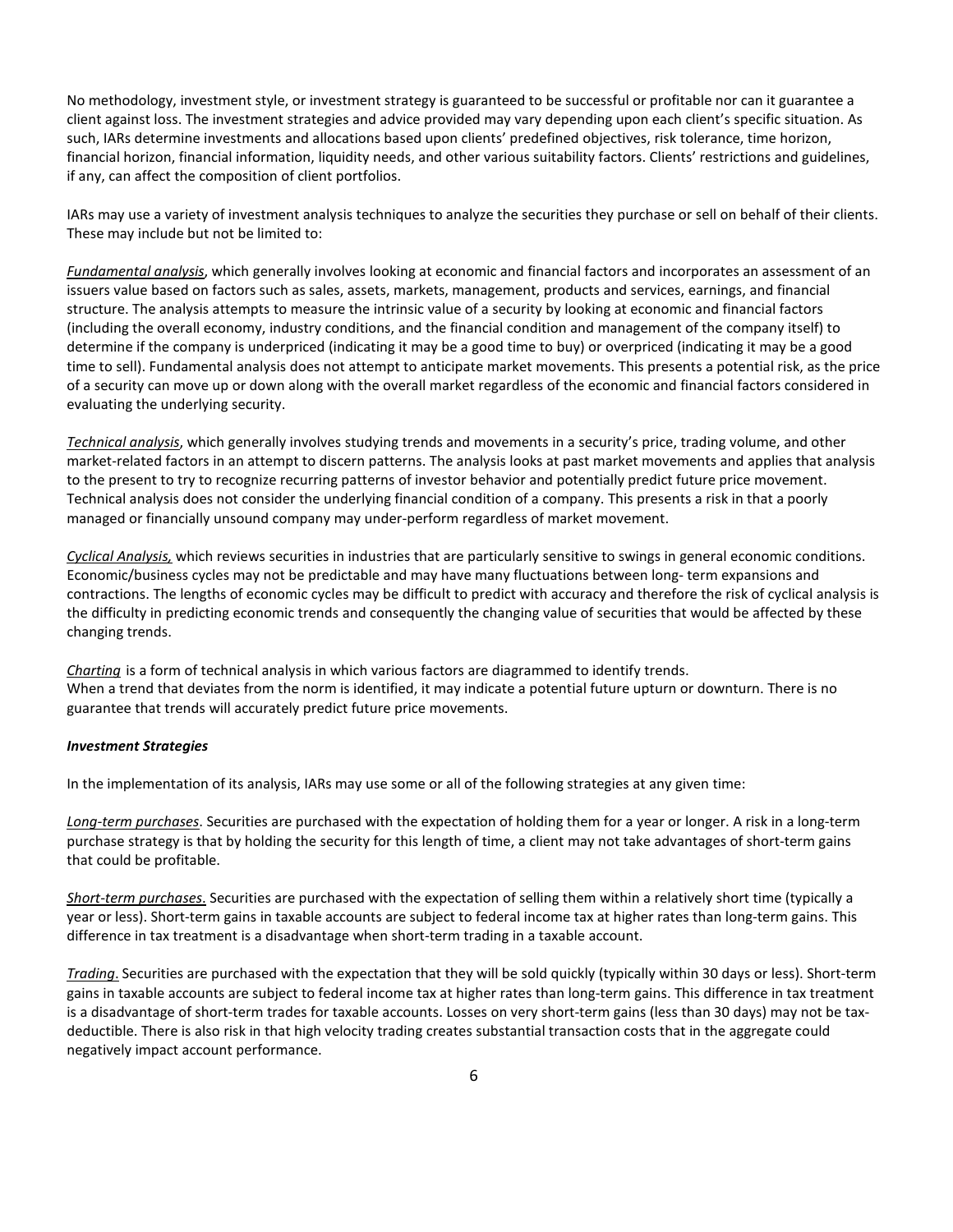*Options.* Purchasing a long option gives the buyer the right, but not the obligation, to buy or sell a particular security at a specified price before the expiration date of the option. When an investor writes (or sells) an option, he or she is obligated to deliver to the buyer of the option a specified number of shares (or the calculated money difference) if the buyer exercises the option. The seller receives a premium in exchange for writing the option. Options are wasting assets and expire at predetermined dates. Uncovered options may result in an unlimited loss of funds. Transactional fees for option transactions are charged on a per contract basis and are typically higher than transactional fees assessed for other assets, such as individual equities.

*Margin Transactions*. A securities transaction in which an investor borrows money to purchase a security, in which case the security serves as collateral on the loan. This allows the client to purchase more stock than would be possible based on the client's available cash and may allow the IAR to purchase stock without selling other holdings. This is a higher risk strategy. Securities purchased on margin are subject to liquidation, additional margin calls, and interest charged on the funds borrowed. Should the value of the securities decline, clients may be forced to deposit additional funds with limited notice, or to liquidate their securities at substantial losses. Since advisory fees are charged on the total market value of the account including securities held on margin, IARs make higher fees when a client borrows money to purchase securities on margin.

*Mutual Fund and/or Exchange Traded Fund (ETF) Analysis.* The experience and track record of the manager of the mutual fund or ETF is typically analyzed to try to determine if that manager has demonstrated an ability to invest over a period of time and in different economic conditions. Further, the analysis includes a review of the underlying assets in a mutual fund or ETF in an attempt to determine if there is significant overlap in the underlying investments held in other fund(s) in the client's portfolio, and a determination of whether the fund appears to follow the stated investment strategy.

The primary risks associated with mutual funds include:

Manager Risk: The risk that an actively managed mutual fund's investment adviser will fail to execute the fund's stated investment strategy.

Market Risk: The risk that the stock market will decline, decreasing the value of the securities contained within the mutual funds held.

Industry/Sector Risk: The risk that a group of stocks in a single industry or sector will decline in price due to adverse developments in that industry or sector, decreasing the value of mutual funds that are significantly invested in that area. Inflation Risk: The risk that the rate of price increases in the economy deteriorates the returns associated with the mutual fund.

The primary risk associated with ETFs is that the investment vehicle trades intraday and may therefore experience more price fluctuation than mutual funds which are priced once a day. Leveraged ETFs may reset daily and therefore are designed as shortterm investments; longer holding periods may result in significant loss of principal. It is important that you carefully review each ETF and/or fund prospectus.

## *Risk of Loss*

IARs may recommend many different types of securities, including mutual funds, ETFs, equities, options, and fixed income securities. Investing in securities involves a risk of loss that clients should be prepared to bear. Millennial does not represent or guarantee that any methods of analysis employed by an IAR can or will predict future results, successfully identify market tops or bottoms, or insulate clients from losses due to market movement. Millennial cannot offer any guarantees or promises that clients' financial goals and objectives will be met. Past performance is not an indication of future performance.

A principal risk of any investment is that despite any comprehensive analysis, the security or instrument will not perform as expected. This can be due to, among other things:

**Market Risk:** The success of client portfolio activities will be affected by general economic and market conditions, such as interest rates, availability of credit, inflation rates, commodity prices, economic uncertainty, changes in laws, trade barriers, currency fluctuations and controls, national and international political circumstances, pandemics, global warming, cyber events,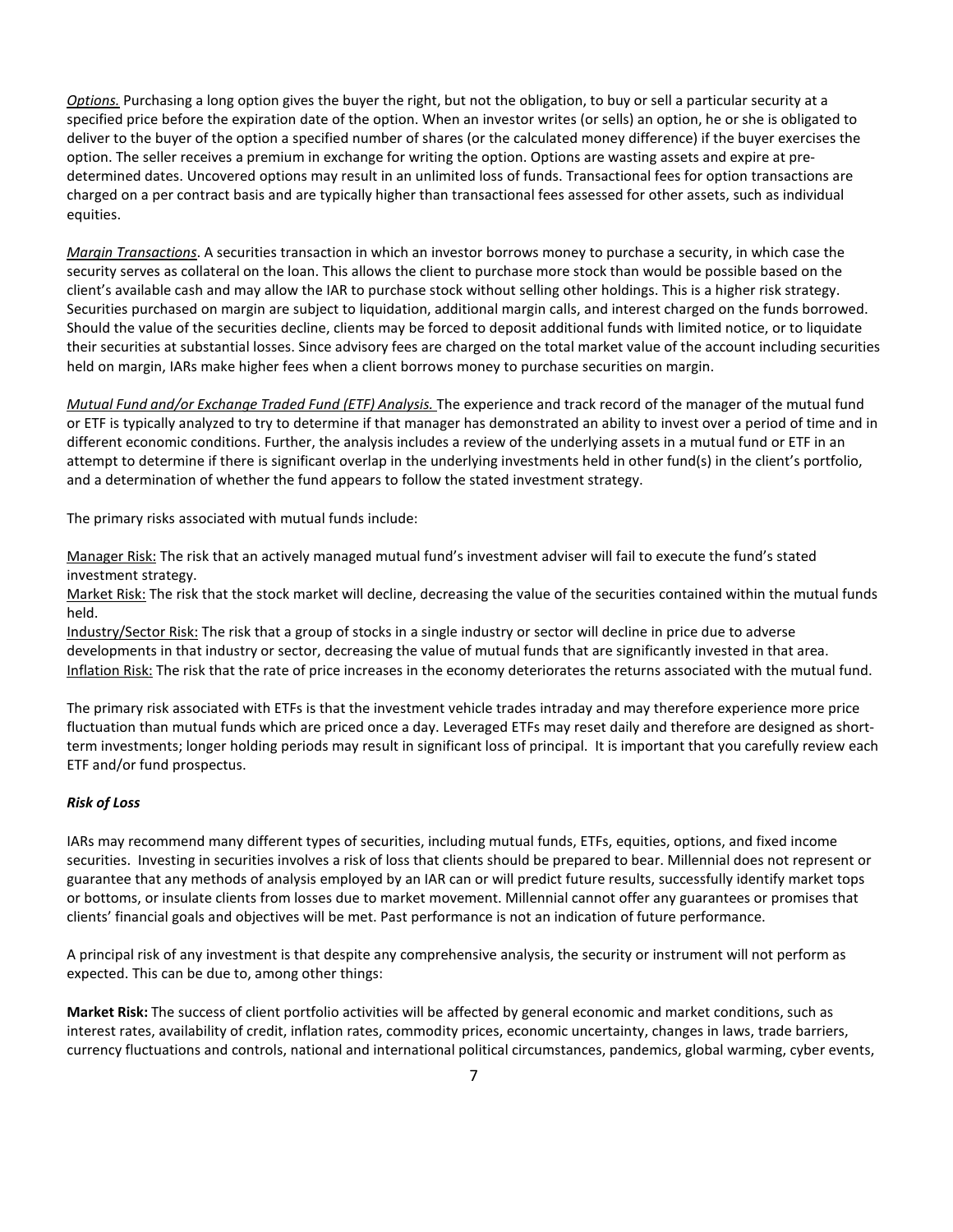and other unforeseen situations. These factors may affect the level of volatility of securities prices and the liquidity of investments in client portfolios. Such volatility or illiquidity could impair profitability or result in losses.

**Equity Risk**: Investments in equity securities generally involve a high degree of risk. Prices can be volatile and market movements difficult to predict. Price movements may result from factors affecting individual companies or industries, or the market as a whole. Price changes may be temporary or last for extended periods. Prices of growth stocks may be more sensitive to changes in current or expected earnings than prices of other stocks. Prices of stocks may fall or fail to appreciate regardless of movements in securities markets. A higher level of activity, or increased trading may result in higher transaction costs and higher taxes in taxable accounts and may also affect the strategies' overall performance.

**Management Risk:** The strategies utilized by IARs, Mutual Fund Managers and ETF portfolio management teams may not always be successful.

**Fixed Income Risks:** Investments in fixed income securities may involve numerous risks including credit, interest rate, reinvestment, and prepayment risk, all of which may affect the underlying price/value and the potential for substantial price volatility. In general, securities with longer maturities tend to be more sensitive to price changes. The ratings assigned by rating agencies will likely impact the value. Additionally, the prices of high-yield, fixed income securities tend to fluctuate more than high-quality debt issues. Prices for corporate debt securities are sensitive to developments affecting the company's business, and prices may be linked with the company's stock prices. High-yield securities can experience sudden and sharp price swings due to changes in economic conditions, stock market activity, large sales by major investors, default, or other factors. In the event of a default, the investment may suffer a partial or total loss.

**Increased Regulation:** Recent events have focused attention upon the necessity to maintain adequate risk controls have led to increased governmental and self-regulatory authority scrutiny of many industries, including the financial industry. Governments have also expressed concern regarding disruptive effects of speculative trading, and the need to regulate the markets in general. Any regulations that restrict the ability to utilize broker-dealers and counterparties to extend credit or restrict trading activities could adversely impact profit potential.

**Market Liquidity Risks:** The value of securities held in client accounts that are traded on exchanges and the risks associated with holding these positions vary in response to events that affect asset markets in general. Market disruptions, such as those that occurred in 1987, 2001, 2008, 2010 and the Covid-19 crash of 2020, could lead to violent price swings in securities held within client portfolios and could result in substantial losses. Portfolios managed according to computer algorithms triggered by price fluctuation or other automated trading signals may be affected in a particularly negative way in the event of such market disruptions.

**Small Capitalization Companies:** A portion of assets may be invested in smaller and less established companies. Both debt and equity securities of such issuers tend to be more volatile than larger, more established companies. Such volatility could adversely impact client portfolios.

**Large Company Risk:** Large cap stocks can perform differently from other segments of the equity market or from the equity market as a whole. Large capitalization companies may be less flexible in evolving markets or unable to implement change as quickly as smaller capitalization companies.

**Leverage and Derivative products:** Leverage and derivative products represent substantial risks given their inherent heightened risk of loss. Leverage and derivatives imply borrowing capital. When such borrowing is deployed, losses can escalate quickly should the investment suffer even small losses.

**Options Risk:** The risk that the counterparty that wrote the option will be unable or unwilling to perform its obligations under the option contract, or the options may become illiquid and difficult to close. Options are a derivative of stocks. An option derives its value from the price of the underlying stock. Some option strategies may result in losses that exceed the total amount of principal.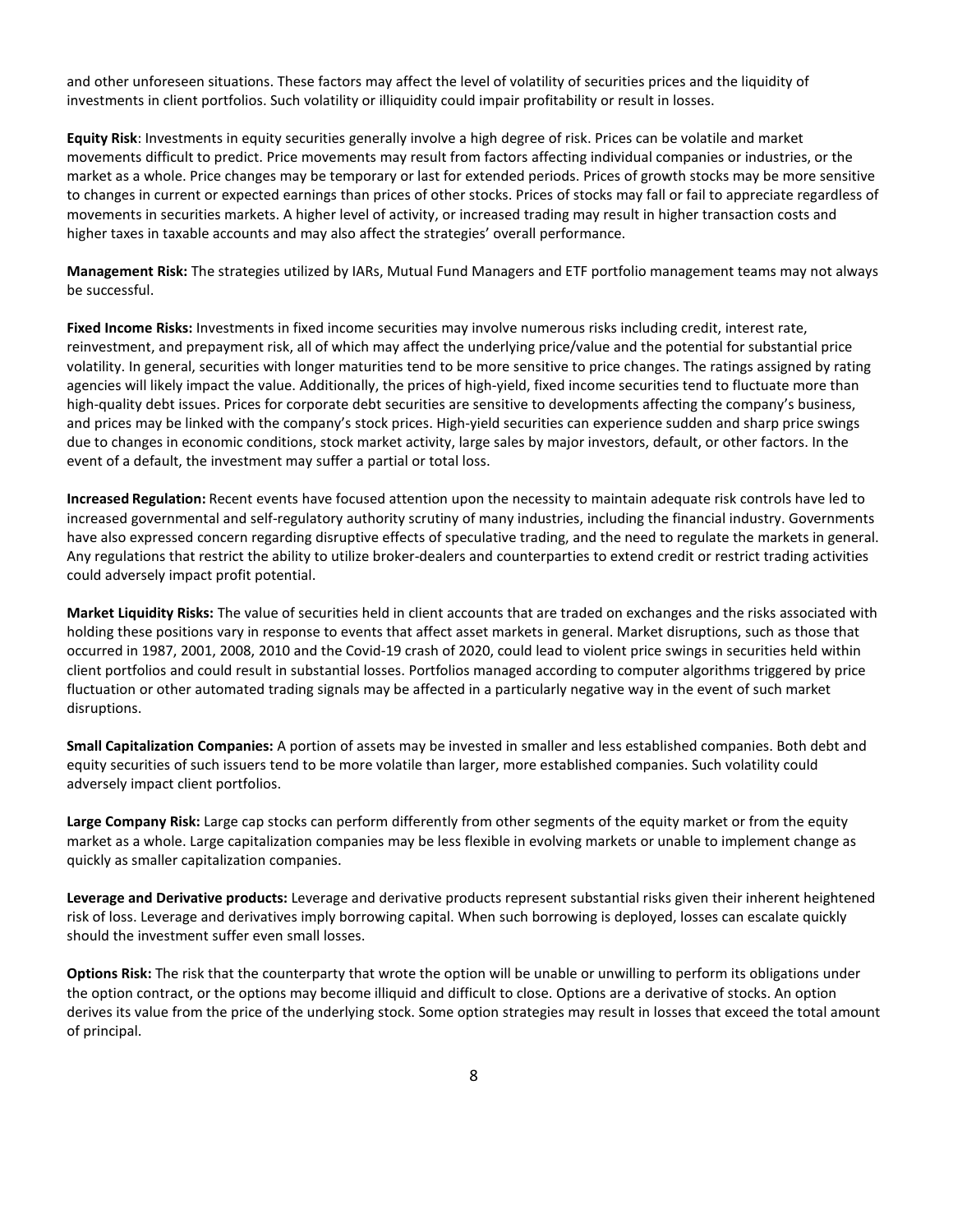**Tax Risk:** While an IAR may manage client accounts with tax consequences in mind; some strategies, including transactions in options contracts, can be subject to special tax rules. This may have adverse tax consequences for the account holder. Clients should consult their own independent tax advisor.

**Extraordinary Events:** Global terrorist activity, global pandemics, cyber-attacks, Acts of God, and war may negatively affect general economic fortunes, including sales, profits, and production, and may lead to depressed securities prices and/or the unavailability of trading facilities and infrastructure.

**Potential Concentration:** Client portfolios may have highly concentrated positions in issuers engaged in one or a few industries. This increases the risk of loss relative to the market as a whole.

### **Item 9 – Disciplinary Information**

Registered investment advisers are required to disclose all material facts regarding any legal or disciplinary events that would be material to an evaluation of the integrity of Millennial Advisers or its management personnel. Millennial Advisers has no information applicable to this Item. Further information concerning the Firm and its Advisers can be found at [http://brokercheck.finra.org/a](http://brokercheck.finra.org/)nd <http://www.adviserinfo.sec.gov/IAPD/>

#### **Item 10 – Other Financial Industry Activities and Affiliations**

Many Investment Adviser Representatives ("IARs") of Millennial Advisers are also registered with its affiliated firm, Allied Millennial Partners, LLC, a registered Broker/Dealer, member FINRA/SIPC. The IARs 2B brochure will disclose whether they are registered with Allied Millennial Partners LLC.

Allied Millennial Partners, LLC., its owners and/or associated persons will receive compensation for activities as representatives of the Broker/Dealer.

Millennial Advisers and Allied Millennial Partners, LLC are under common ownership and control.

Allied Millennial Partners, LLC is also an insurance agency offering life and health insurance.

Disruptive Ventures, LLC, Disruptive Ventures Remote Revolution, LLC., and DVI LLC are pooled investment vehicles that are managed by affiliates of Millennial Advisers and are under common ownership and control. 7579 Holdings LLC is the Manager to the Disruptive Ventures LLC Funds, Disruptive Advisors is the Manager to the Disruptive Ventures Remote Revolution LLC Funds, and DVMI is the Manager to the DVI Funds. Additional information on these affiliated entities can be found at [www.thedvfund.com.](http://www.thedvfund.com/)

Millennial Advisers LLC does not use discretion to purchase these affiliated Funds for clients, nor does it solicit clients to purchase interests in these affiliated funds. Allied Millennial Partners, the affiliated broker dealer does act as placement agent and broker dealer for these funds and does solicit investors to purchase interest in these Funds. The owners of Millennial Advisers LLC and Allied Millennial Partners LLC are also the owners of 7579 Holdings and the holding company of Disruptive Advisors and DVMI.

Millennial Advisers does not endorse in anyway the services offered as outside business activities of its associated persons. Such services are independent and separate from the products and services offered by Millennial Advisers.

Millennial Advisers is not and does not have a related person who is a future commission merchant, commodity pool operator, commodity trading advisor, or an associated person of the foregoing entities. Further, Millennial Advisers is not and does not have a related person who is an investment company, futures commission merchant or commodity pool operator, banking or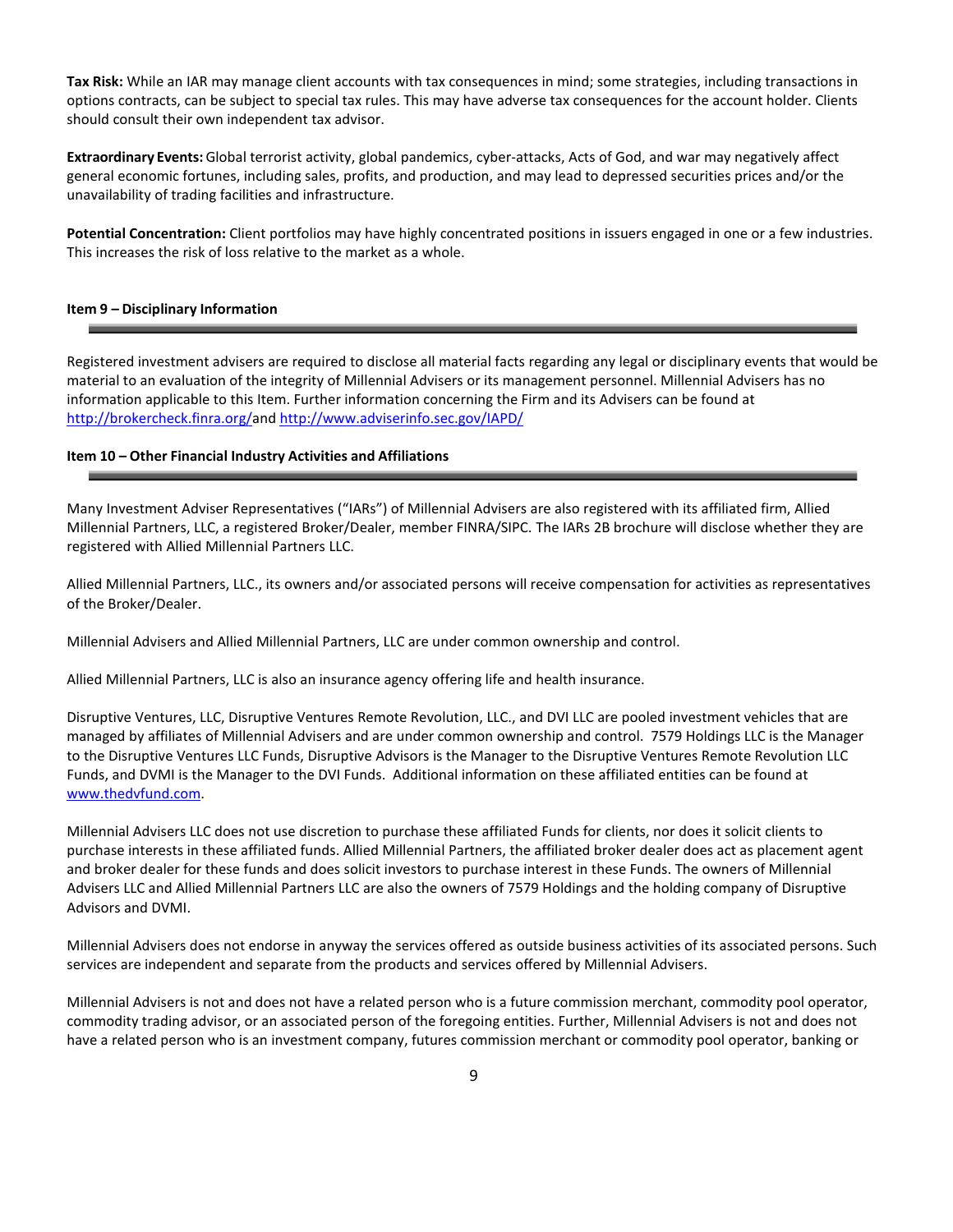thrift institution, pension consultant, real estate broker or dealer, or sponsor or syndicator of a limited partnership.

Millennial Advisers does not recommend other investment advisers and does not receive compensation directly from other investment advisers.

#### **Item 11 - Code of Ethics, Participation or Interest in Client Transactions & Personal Trading**

Millennial Advisers has adopted a Code of Ethics for all supervised persons of the firm describing its high standard of business conduct, and fiduciary duty to its clients. The Code of Ethics includes provisions relating to the confidentiality of client information, a prohibition on insider trading, and required reporting of personal securities trading, among other things. All supervised persons at Millennial Advisers must acknowledge the terms of the Code of Ethics annually, and when amended. A copy of the Code of Ethics is available upon request to Millennial Adviser's Chief Compliance Officer (contact information on page one).

Millennial's supervised persons are required to follow the Firm's Code of Ethics. The Code of Ethics is designed to assure that the personal securities transactions, activities, and interests of the persons associated with Millennial Advisers will not interfere with (i) making decisions in the best interest of Advisory clients and (ii) implementing such decisions while, at the same time, allowing employees to invest for their own accounts.

Millennial Advisers anticipates that, in certain circumstances, consistent with clients' investment objectives, it will recommend to, or place a trade for, investment advisory clients or prospective clients, to purchase or sell securities in which Millennial Advisers, its affiliates and/or clients, directly or indirectly, already have a position of interest. It is also anticipated that Millennial Advisers will recommend to, or place a trade for, an investment advisory client or prospective client, and an access person may buy or sell on the same day at or about the same time as a client account in the same security. When an access person buys or sells on the same day, particularly at or about the same time, as a client account in the same security, this may create a conflict of interest if the access person receives a better price than the client. Millennial's Code of Ethics addresses this potential conflict of interest and has adopted procedures to address the conflicts that may arise in this situation.

#### **Item 12 – Brokerage Practices**

We offer investment advisory services in accounts held at one of our custodians; StoneX Financial, Interactive Brokers and Schwab. Millennial Advisers directs transactions for accounts held at Interactive Brokers and StoneX to its affiliate, Allied Millennial Partners, as introducing broker dealer that clears through Interactive Brokers and StoneX. The client chooses at which custodian to open their account, Section 5 describes the advisory fees and other fees charged by Allied and the custodians.

Millennial Advisers receives no research, product, or services other than execution from a broker- dealer in connection with client securities transactions ("soft dollar benefits").

Millennial Advisers receives no referrals from a broker-dealer or third party in exchange for using that broker-dealer or third party.

Transactions for each client will be affected independently unless individual Adviser's decide to purchase or sell the same securities for several clients at approximately the same time. Advisers may then aggregate orders to allocate fairly among client accounts.

## **Item 13 – Review ofAccounts**

Millennial Advisers IARs will provide periodic updates at the Client's request or as required based on the signed Investment Advisory Agreement. Additional reviews may be triggered by material market conditions, economic changes, political events or